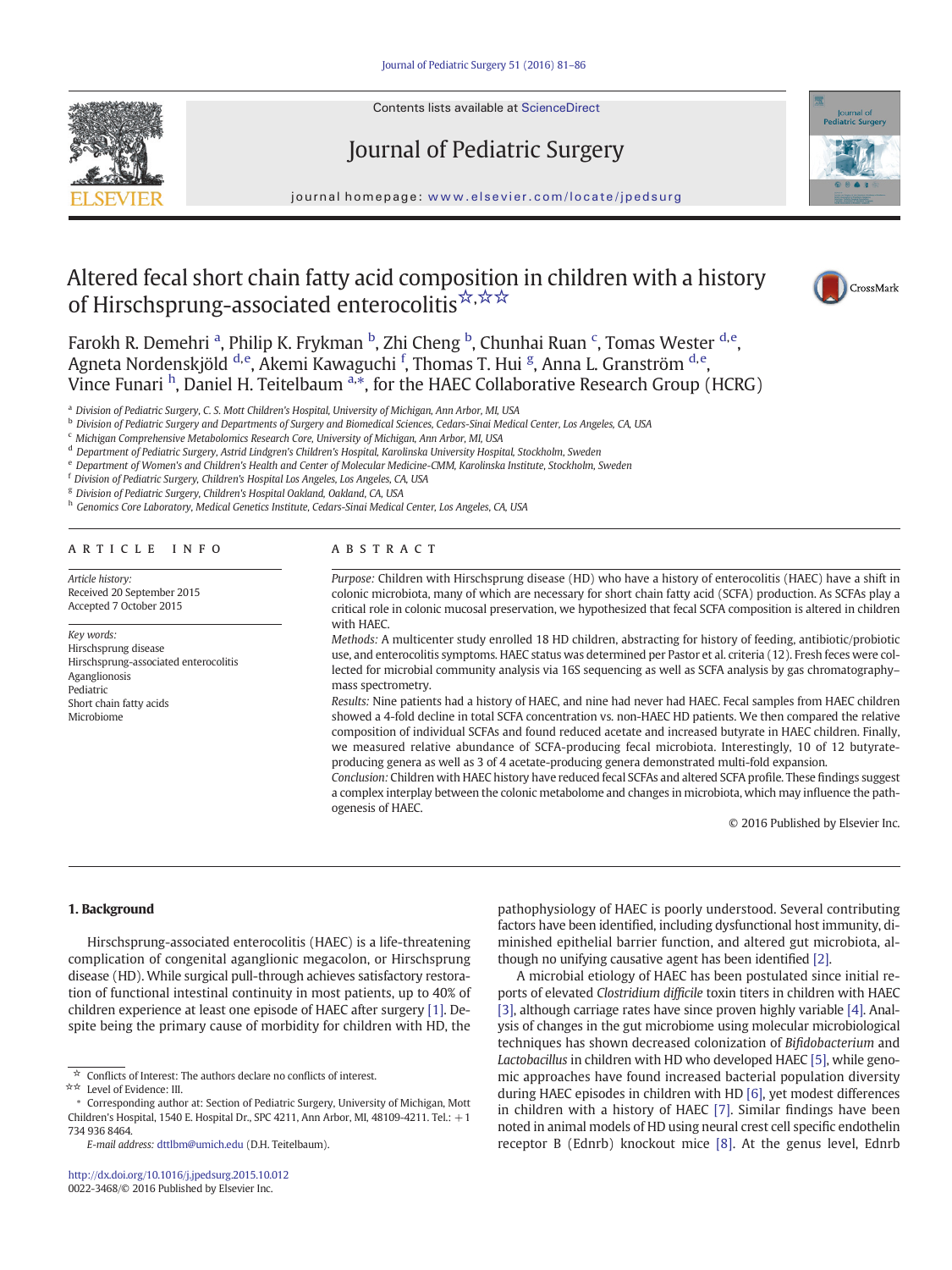knockout mice demonstrated decreased Lactobacillus and increased Bacteroides and Clostridium prior to enterocolitis. These findings suggest that disequilibrium in the gut microbiome – or dysbiosis – may result in an altered microbial ecosystem that leads to HAEC development.

The mechanisms by which altered colonic microbiota relate to the development of HAEC is not known. One important physiologic role of gut bacteria is the production of short chain fatty acids (SCFAs). Complex oligosaccharides and other organic, indigestible fiber matter not absorbed in the upper intestinal tract are fermented by the anaerobic microbial community of the colon, producing SCFAs (primarily acetate, propionate, and butyrate) and gas [\[9\]](#page-5-0). These SCFAs, of which butyrate is the best-studied, play a key role in maintaining gut homeostasis and epithelial integrity [\[10\].](#page-5-0) Butyrate serves as a principal energy source for colonocytes, regulates host gene expression via histone deacetylase in-hibition [\[11\]](#page-5-0). This latter role has led to both an increase in IL-10 production and an anti-inflammatory role by inhibiting NF-ĸB signaling [\[12\].](#page-5-0) We hypothesized that children with a history of HAEC would have altered fecal SCFA composition, as well as disequilibrium of SCFAproducing microbiota.

This study was designed to evaluate the fecal SCFA makeup of patients who had completed definitive surgical treatment for HD. We compared 9 children with a history of at least one episode of HAEC to 9 children with no episodes of HAEC. We first performed gas chromatography–mass spectrometry (GC-MS) based quantification of fecal SCFA contents, and then compared this to 16S-based microbiota analysis of the same samples to elucidate the relationship between an altered microbiome and SCFA production.

# 2. Methods

# 2.1. Patient selection

This was a multi-institution study of children younger than 18 years of age who had completed definitive pull-through surgical treatment for a histopathological diagnosis of HD. Twenty children were enrolled by four member institutions of the HAEC Collaborative Research Group (HCRG): Cedars-Sinai Medical Center (CSMC), Los Angeles, CA; Astrid Lindgren Children's Hospital, Karolinska University Hospital, Stockholm, Sweden; Children's Hospital Los Angeles, Los Angeles, CA; Children's Hospital of Oakland, Oakland, CA. Of these, 10 children had a history of HD without documented enterocolitis, and 10 had at least one episode of HAEC as defined by Pastor et al. criteria [\[13\].](#page-5-0) Two of these 20 children were excluded from analysis owing to the presence of a diverting ileostomy and active HAEC at the time of stool collection, respectively. Thus, a total of 9 HD and 9 HAEC samples were analyzed. Medical records were reviewed and parent interview was performed using standardized questionnaires. Data collected included demographics, medical/surgical history, diet in the first year of life, medications including antibiotics, probiotic use, and enterocolitis symptoms. This study was approved by the CSMC institutional review board (IRB no. CR00008054) as a multicenter study, as well as individual approval by all participating sites, and the University of Michigan IRB (HUM00079878). Stool was collected within one week of enrollment and immediately snap-frozen at  $-80$  °C in air-tight containers to prevent the loss of volatile SCFAs. Frozen sample aliquots were shipped to the University of Michigan for SCFA analysis and to CSMC for bacterial DNA isolation.

# 2.2. Fecal SCFA analysis

Sample extraction was performed using aqueous extraction solvent containing 3% 1 M HCl (v/v) and isotope-labeled internal standards (d7-buytric acid and d11-hexanoic acid). Samples were then homogenized and centrifuged. Supernatants were transferred to new Eppendorf tubes for extraction by diethyl ether. After layer separation, the upper layer was transferred to an autosampler vial for GC-MS analysis. GC

(Agilent 6890, Wilmington, DE) separation was performed using a ZB-Wax plus column, 0.25  $\mu$ m  $\times$  0.25 mm  $\times$  30 m (Phenomenex, Torrance, CA). A single quadrupole mass spectrometer (Agilent, 5973 inert MSD) was used to identify and quantify SCFAs using Agilent Masshunter software, version B.06 [\[14\].](#page-5-0) Absolute quantities of SCFAs were normalized to sample mass.

# 2.3. Bacterial DNA isolation and amplicon preparation

Fecal samples were suspended in 50 mM Tris buffer (pH 7.5) containing 1 mM EDTA, 0.2% β-mercaptoethanol (Sigma) and 1000 U/ml of lyticase (Sigma). The mix was incubated at 37 °C for 30 min, and DNA was isolated using QIAamp DNA Stool Mini Kit (Qiagen). Bacterial 16S rRNA gene amplicons spanning variable regions 1–4 were generated in 20 μL PCR reactions using 20 ng of fecal DNA with 25 cycles using high-fidelity Phusion Polymerase (New England Biolabs, Beverly, MA) at 52.7 °C annealing using with degenerate 8F (AGAGTTTGATCM TGGCTCAG) and R357 (CTGCTGCCTYCCGTA) primers. All PCR reactions were purified using Agencourt AmPure Magnetic Beads (Beckman), resuspended in 20 μL of nuclease-free water and quantified using a Qubit fluorometer (Invitrogen, Carlsbad, CA).

# 2.4. 16S sequencing

Paired-end adapters with unique indexes were ligated to 100 ng of 16S amplicons and used to generate Ion Torrent sequencing libraries using the Ion Xpress Library Kit (Life Technologies, Carlsbad, CA). Library enrichment was performed with 10 cycles of PCR and purified using Agencourt Ampure Magnetic Beads (Beckman). All libraries were subjected to quality control using qPCR, DNA 1000 Bioanalyzer (Agilent), and Qubit (Life Technologies, Carlsbad, CA). Pooled libraries were assayed on Agilent Bioanalyzer (Santa Clara, CA) to check final sizing and KAPA Biosciences qPCR for quantitation. 16S samples were multiplexed and sequenced on the Ion Torrent PGM on a 318 chip with 400 bp chemistry. 250 single-end sequencing-by-synthesis was performed using the MiSeq Illumina sequencer (Illumina, San Diego, CA). Torrent reads shorter than 200 bp, or not containing the designed 16S primers (>2 nt mismatches) were discarded. 300 bp sequences of remaining high-quality reads were aligned to the Greengenes reference database (February 2011 release) using BLAST v2.2.22 in QIIME v1.5 wrapper [\[15\]](#page-5-0) with an identity percentage ≥97% to select the operational taxonomic units (OTUs). Taxonomy for each sequence was assigned using the Ribosomal Database Project (RDP) classifier v2.2.

#### 2.5. Statistical analysis

Statistical analysis was performed using GraphPad Prism 5 (GraphPad Software, Inc., San Diego, CA). Comparison between two groups used the two-tailed, unpaired Student's T-test. All results are expressed as mean  $\pm$  standard deviation unless otherwise specified. A p value of  $<$ 0.05 was considered significant.

# 3. Results

### 3.1. Patient characteristics

The two groups (HD and HAEC) each included 9 patients, with an equal distribution of 8 males and 1 female [\(Table 1](#page-2-0)). Median age was 2.7 years (3 months to 8 years) for all children, 2.3 years for the HAEC group, and 3.5 years for the HD group ( $p = 0.40$ ). There were no significant differences in length of aganglionosis, non-HAEC complications, early feeding type, or probiotics received. While no children in the HD group received antibiotics within 2 months of stool collection, three patients in the HAEC group had received antibiotics (two for prior HAEC treatment, and one for sickle cell prophylaxis). Trisomy 21 was present in one patient in the HD group and two patients in the HAEC group.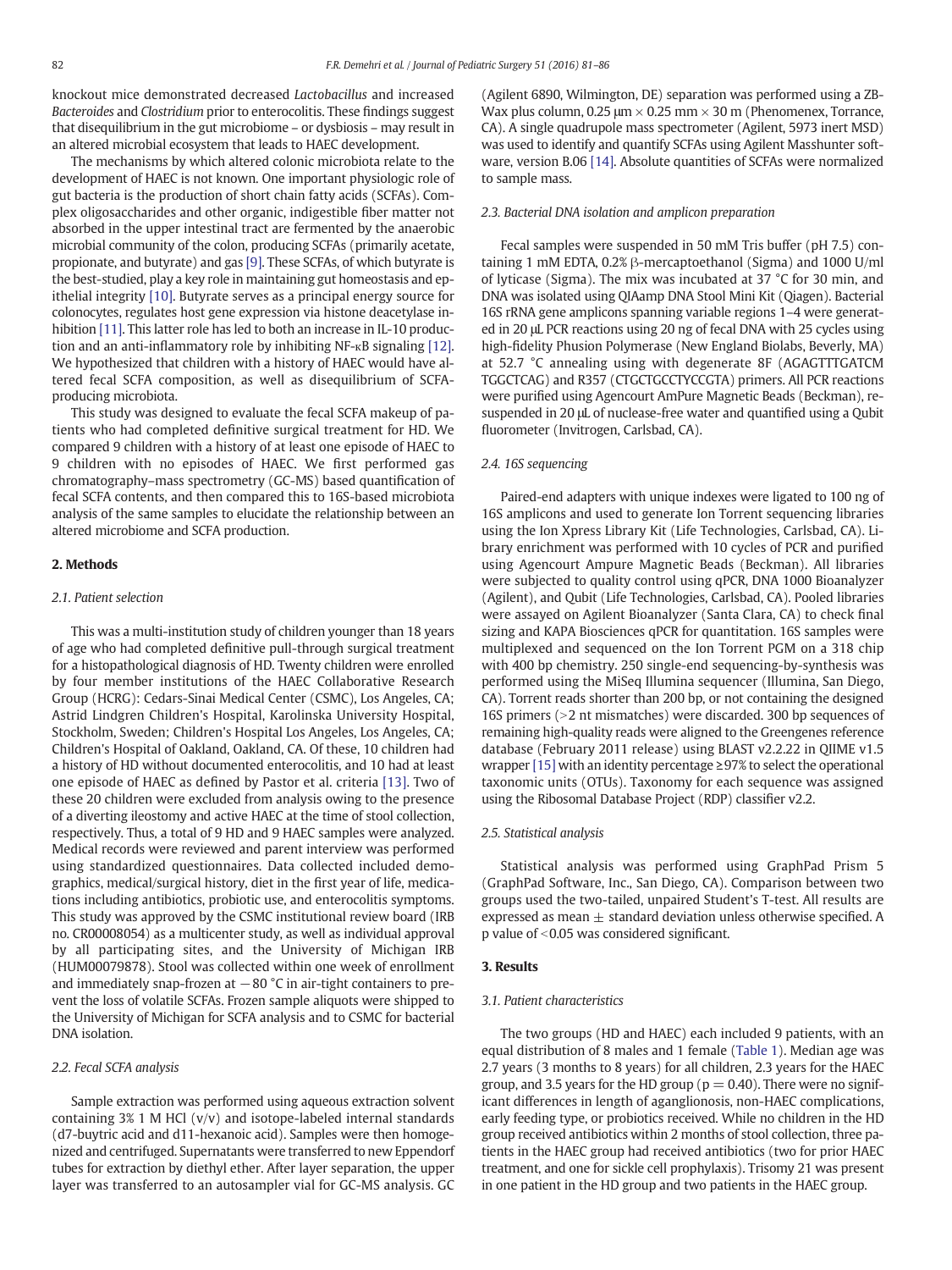# <span id="page-2-0"></span>Table 1

Patient demographic characteristics.

| Demographics                      | HD  | <b>HAEC</b>    |
|-----------------------------------|-----|----------------|
| N                                 | 9   | 9              |
| Male                              | 8   | 8              |
| Median age (years)                | 2.3 | 3.5            |
| Trisomy 21                        | 1   | $\overline{2}$ |
| <b>HD</b> characteristics         |     |                |
| Rectosigmoid transition zone      | 8   | 8              |
| Postop complications <sup>a</sup> | O   | $\Omega$       |
| Diet <sup>b</sup>                 |     |                |
| <b>Breast milk</b>                | 5   | 5              |
| Formula                           | 7   | 7              |
|                                   |     |                |
| <b>Medications</b>                |     |                |
| Probiotics <sup>c</sup>           | 4   | 3              |
| Antibiotics <sup>d</sup>          |     | 3              |
|                                   |     |                |

Complications occurring within 30 days of pull-through operation, not including **HAEC** 

Diet in the first year of life.

 $\frac{c}{c}$  Probiotics included *Lactobacillus* spp. and *Bifidobacterium* spp.

Received within 2 months prior to stool collection.

# 3.2. Fecal SCFA composition

Total fecal SCFA composition of children with a history of HAEC was 4-fold lower than that of HD patients without a history of HAEC  $(56.98 \pm 42.30 \text{ mM/g}$  stool vs. 255.20  $\pm$  259.70 mM/g; p = 0.038; Fig. 1A). The composition of individual SCFAs was then secondarily examined and was markedly altered in HAEC children. The concentration

of each SCFA detected by GC/MS in each group is shown in [Table 2](#page-3-0). Fecal samples from the HAEC group had a significantly lower concentration of acetate (34.04  $\pm$  40.40 μM/g vs. 224.59  $\pm$  266.12 μM/g; p = 0.049) compared to the HD group, without a significant change in the absolute concentration of other detected SCFAs. When comparing pooled SCFA compositions (expressed as % of total SCFAs) between the two groups, a significant reduction in the proportion of acetate (46.70  $\pm$  29.89%) vs. 78.66  $\pm$  19.08%; p = 0.016) and an increase in the proportion of butyrate (24.99  $\pm$  15.64% vs. 6.75  $\pm$  7.40%; p = 0.006; Fig. 1B) was found in samples from the HAEC group versus the HD group. While individual SCFA composition varied within the HD group, a preponderance of acetate was present, followed by propionate and butyrate (Fig. 1C). In children with a history of HAEC, however, the fecal SCFA profile became markedly more varied between individuals (Fig. 1D), reflecting a loss of acetate and increased proportion of other SCFAs.

### 3.3. SCFA-producing bacterial analysis

A detailed analysis of the broad changes in the fecal microbiome using 16S analyses has been reported [\[7\];](#page-5-0) however, a subanalysis of this dataset was used in the present paper to examine the anaerobic microbiota which produce fecal SCFAs. Therefore, we compared the populations of SCFA-producing bacterial strains between HAEC and HD group fecal samples. As the full fecal microbiome was dominated by non-SCFA-producing bacteria, we identified genera that are known to have butyrogenic [\[16\]](#page-5-0) and acetogenic [\[17\]](#page-5-0) strains. While no genuslevel changes reached statistical significance ([Table 3](#page-3-0)), 10 out of 12 butyrogenic genera, identified by 16S sequencing, demonstrated



Fig. 1. (A) Fecal SCFA concentration was significantly reduced in HAEC children versus those with HD without HAEC. (B) Individual SCFAs expressed as % of total SCFAs from HD children with a history of HAEC and those with no history of HAEC. (C) Histograms demonstrating the fecal SCFA composition of individual subjects with HD and HAEC (D). Individual subject numbers are labeled on the X axis and expressed as relative SCFA abundance per each subject. \*p < 0.05, \*p < 0.01.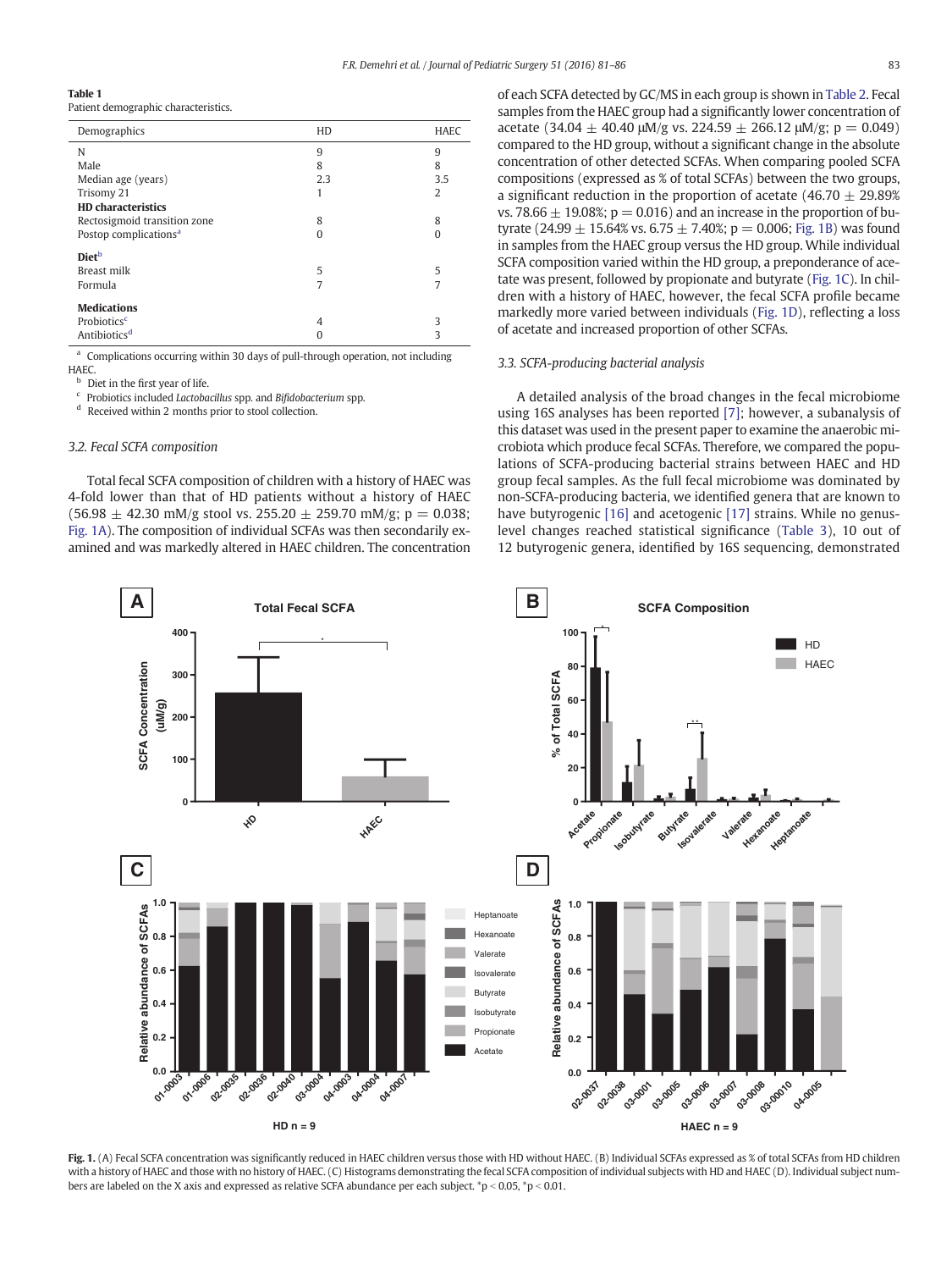<span id="page-3-0"></span>

| $\cdots$                                  |  |
|-------------------------------------------|--|
| SCFA concentration in feces $(\mu M/g)$ . |  |

|             | HD (mean $\pm$ SD; n = 9) | HAEC (mean $\pm$ SD; n = 9) | p value  |
|-------------|---------------------------|-----------------------------|----------|
| SCFAs (all) | $255.20 \pm 259.70$       | $56.98 \pm 42.30$           | $0.038*$ |
| Acetate     | $224.59 + 266.12$         | $34.04 + 40.40$             | $0.049*$ |
| Propionate  | $16.93 + 16.07$           | $7.54 + 5.81$               | 0.119    |
| Butyrate    | $9.35 + 8.33$             | $11.98 + 12.82$             | 0.613    |
| Isobutyrate | $1.35 + 1.76$             | $0.99 + 0.98$               | 0.605    |
| Isovalerate | $0.77 + 1.20$             | $0.45 + 0.53$               | 0.481    |
| Valerate    | $1.90 + 2.08$             | $1.65 + 2.03$               | 0.800    |
| Hexanoate   | $0.25 + 0.32$             | $0.30 + 0.51$               | 0.827    |
| Heptanoate  | $0.01 + 0.04$             | $0.03 + 0.05$               | 0.359    |

 $SCFA = short chain fatty acid.$ 

 $p < 0.05$ .

elevated OTUs (operational taxonomic units) with a mean increase of 640% in the HAEC group compared with the HD group [\(Fig. 2A\)](#page-4-0). This mirrored the relative increase in butyrate found on SCFA analysis of HAEC samples. Interestingly, despite a decrease in the proportion of acetate in HAEC samples, 3 of 4 acetogenic genera had increased OTUs in the HAEC group, with a mean increase of 1710% [\(Fig. 2B](#page-4-0)).

# 4. Discussion

HAEC is a highly morbid, though poorly understood complication of HD. While a role for altered colonic microbiota has been suggested by prior studies [5–[8,18\],](#page-5-0) the mechanism by which changes in bacterial community characteristics might impact susceptibility to or influence the development of HAEC is not clear. In this study, we found an over 4-fold reduction in total fecal SCFA content in children with a history of HAEC compared to those who never had HAEC. This may suggest that the colonic environment associated with HAEC is associated with a microbial community that has reduced capacity to produce SCFAs. Given that SCFAs are critical nutrients in the maintenance of healthy colonic mucosa, the loss of SCFAs may adversely affect enterocyte homeostasis thereby contributing to HAEC development.

Specifically, acetate was found in this study to be the most markedly reduced among children with HAEC, although it has been less vigorously studied in the context of colitis pathophysiology. The SCFA butyrate is also a major source of energy for colonic epithelial cells and has both immunomodulatory and anti-inflammatory properties [19–[21\].](#page-5-0) Interestingly, a reduction in butyrogenic bacteria has been shown in infectious and active inflammatory colitis versus healthy subjects, suggesting a role of intestinal dysbiosis and butyrate reduction in colitis development [\[22,23\].](#page-5-0) Butyrate has also been shown to ameliorate the

#### Table 3

SCFA-producing bacterial genera in feces.

|                  | HD (mean <sup>a</sup> $\pm$ SD;<br>$n = 9$ | HAEC (mean $\pm$ SD;<br>$n = 9$ | p value |
|------------------|--------------------------------------------|---------------------------------|---------|
| Butyrogens (all) | $4.9% + 6.4%$                              | $4.2% + 3.6%$                   | 0.783   |
| Roseburia        | $4.0\% \pm 6.4\%$                          | $1.5\% \pm 1.9\%$               | 0.282   |
| Odoribacter      | $0.4\% + 0.9\%$                            | $1.0\% + 1.9\%$                 | 0.450   |
| Faecalibacterium | $0.2\% \pm 0.2\%$                          | $0.3\% \pm 0.5\%$               | 0.499   |
| Eubacterium      | $0.08\% \pm 0.2\%$                         | $0.4\% \pm 0.7\%$               | 0.261   |
| Subdoligranulum  | $0.05\% + 0.06\%$                          | $0.3% + 0.6%$                   | 0.221   |
| Peptoniphilus    | $0.04\% \pm 0.1\%$                         | $0.001\% \pm 0.002\%$           | 0.337   |
| Coprococcus      | $0.03\% \pm 0.05\%$                        | $0.2% \pm 0.3%$                 | 0.135   |
| Fusobacterium    | $0.01\% \pm 0.02\%$                        | $0.2% \pm 0.7%$                 | 0.354   |
| Porphyromonas    | $0.01\% + 0.03\%$                          | $0.02\% + 0.05\%$               | 0.750   |
| Clostridium      | $0.008\% + 0.02\%$                         | $0.2% + 0.5%$                   | 0.303   |
| Anaerotruncus    | $0.007\% + 0.01\%$                         | $0.01\% + 0.03\%$               | 0.619   |
| Megasphaera      | $0.002\% \pm 0.01\%$                       | $0.04\% + 0.1\%$                | 0.337   |
| Acetogens (all)  | $0.1\% \pm 0.2\%$                          | $0.7\% \pm 0.9\%$               | 0.065   |
| Eubacterium      | $0.08\% \pm 0.2\%$                         | $0.3\% \pm 0.7\%$               | 0.261   |
| Clostridium      | $0.008\% + 0.02\%$                         | $0.2% \pm 0.5%$                 | 0.303   |
| Ruminococcus     | $0.003% + 0.006%$                          | $0.1\% \pm 0.2\%$               | 0.053   |
| Syntrophococcus  | $0.001\% + 0.003\%$                        | < 0.0001%                       | 0.151   |

Mean % of total operational taxonomic units (OTUs).

impairment of mucosal immunity seen with total parenteral nutrition [\[24\]](#page-5-0). The trophic effect of mixed SCFAs (including acetate) has been shown to exceed that of butyrate alone [\[25\]](#page-5-0), it is likely that these other SCFAs play an important role in colonic mucosal integrity.

This study found a relative increase in the proportion of fecal butyrate in children with a history of HAEC, and that the net loss of fecal SCFAs found among these patients was primarily owing to a significant reduction in acetate. However, the absolute butyrate concentration was maintained, thereby making up a larger proportion of the remaining SCFA pool. The significant net loss of acetate may represent decreased acetate production via fermentation, or it may be the result of increased acetate absorption by the colonic mucosa versus increased acetate metabolism by colonic microbiota. Acetate is the most prevalent SCFA in the healthy colon [\[26\].](#page-5-0) Bacteria isolated from the human colon have been shown to utilize acetate for the production of butyrate [\[27\].](#page-5-0) This might provide an explanation for the reduction in acetate found in children with a history of HAEC. More metabolically active butyrogenic strains, as observed in our study, may have led to lower acetate levels in these patients, leading to a higher proportion of butyrate while decreasing the total concentration of SCFAs primarily via a reduction in remaining acetate.

While the etiology of the change in SCFA concentrations observed in this study is unknown, the relative increase in butyrate production may represent a compensatory mechanism to decrease the associated inflammatory state driven by other unknown factors. For example, epithelial inflammation may lead to elevated butyrate requirements by the colonic mucosa of children with a history of HAEC. This may drive the relative expansion of butyrogenic strains in these patients, which maintain butyrate concentrations, perhaps metabolizing acetate in this process. Future work to specifically examine the metabolic activity of the colonic microbiota and epithelium in children with HD might provide key insights into the pathogenesis of HAEC.

This is the first study to investigate SCFA changes in children with HD compared with those with a history of HAEC, Ward et al. performed a nuclear magnetic resonance (NMR)-based fecal metabolome analysis using a mouse model of HD [\[18\].](#page-5-0) This untargeted investigation found a significant reduction in formate, a minor SCFA product of bacterial fermentation, in endothelin receptor B knockout mice prior to onset of HAEC. However, no targeted SCFA metabolomic analysis was performed in this mouse study, and changes in other SCFAs were not characterized. We did not detect formate in the SCFA analysis which was not surprising, given that formate is not a major human fecal SCFA; although the parallel to the Ednrb-null mouse is noteworthy.

The types of SCFAs produced by bacterial fermentation are determined by the relative abundance of undigested carbohydrates, proteins, and amino acids in the colonic lumen [\[26\].](#page-5-0) We therefore used matched cohorts of patients with equal distributions of breast milk and formula feeding histories within the first year of life to minimize differences in nutrients on microbial community development. A more detailed nutrition assessment, quantifying caloric intake with protein:carbohydrate ratio at the time of sample collection was not performed, although this may have detected differences in oral intake between the two groups. Another variable which may impact SCFA production is gut motility – as shorter colonic transit has been shown to increase SCFA production [\[28\]](#page-5-0). While no patients had active HAEC at the time of sample collection, colonic transit time was not assessed in this study.

While probiotic prophylaxis has been shown to decrease the risk of other inflammatory diseases of the intestine such as necrotizing enterocolitis [\[29\],](#page-5-0) such intervention has not been shown to reduce the risk of HAEC in children [\[30\].](#page-5-0) This study suggests that the altered microbiota seen with HAEC may mediate their influence on the colonic mucosa via dysfunctional SCFA metabolism. Future work will be required to better understand how the complex interplay between diet, colonic bacteria, and mucosal metabolism in the setting of HD leads to a unique SCFA profile in children with a history of HAEC. As butyrate enemas have shown promise in the treatment of colitis [\[26\]](#page-5-0), a therapeutic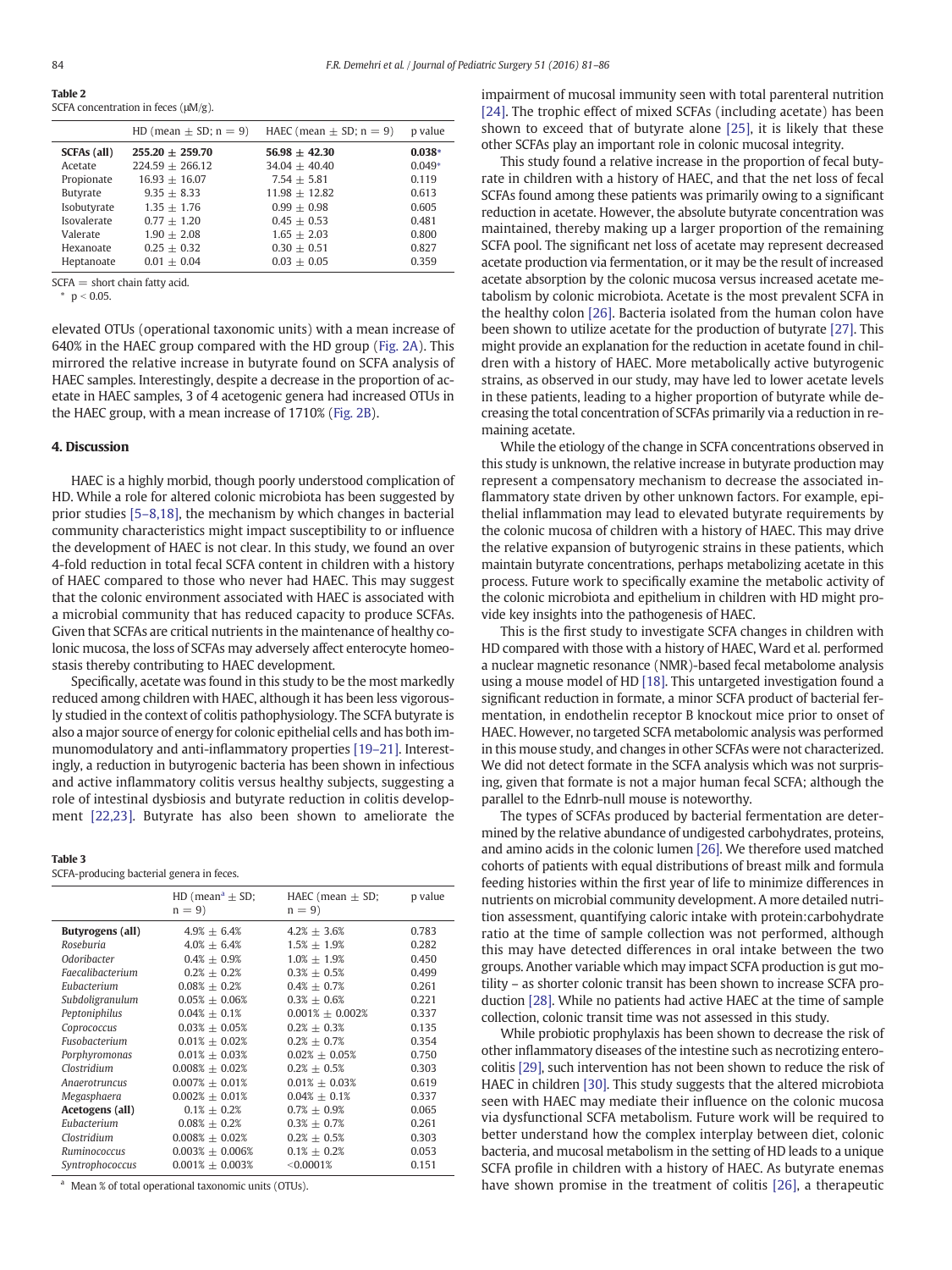<span id="page-4-0"></span>

Fig. 2. Genus-level identification of fecal microbiota via 16s rRNA sequencing. Percent change in mean OTUs of (A) butyrogenic bacteria and (B) acetogenic bacteria in fecal samples from children with a history of HAEC versus HD children without HAEC.

role may exist for such therapy directed at normalization of the colonic SCFA profile in the prevention of HAEC, or perhaps by delivering substrate (nondigestible fibers) for increased butyrate production by this altered microbiome.

This study demonstrates a strong association between prior episodes of HAEC and an altered SCFA profile, however, it does not establish the initiating cause. It is possible that prior HAEC episodes lead to the altered microbiome and resultant SCFA changes, perhaps contributing to further episodes of HAEC. A prospective study of patients after surgical correction of HD without prior HAEC would address this question by comparing changes in the microbiome and SCFA profile between patients who do and do not later develop HAEC.

A limitation of this study is a lack of long-term antibiotic history, prior to the 2-month window before sample collection. Patients with a history of HAEC may have received several courses of antibiotics to treat prior HAEC episodes, which may have influenced the development of an altered colonic microbial community. Post-hoc analysis of SCFA profiles after exclusion of the three patients who had received antibiotics in the HAEC group demonstrated continued reduction in total SCFA content, as well as consistent changes in acetate and butyrate content. Another limitation of this study is the small sample size of each group. While this study is the first to date to investigate SCFA content and related microbiota in humans with HD, a more robustly powered study may have detected more significant changes in SCFA concentrations as well as genus-level microbial shifts. Additionally, this study evaluated fecal microbial changes as a proxy for direct measurement of colonic microbiota. Substantial variation has been reported between fecal and colonic mucosa-associated microbiomes [\[31\].](#page-5-0) Though more invasive specimen collection would be required for colonic microbiome and metabolome assessment, such an investigation might reveal more physiologically relevant data. Finally, bacterial 16S sequencing in this study did not allow identification beyond the genus level. The identification of specific species with known capacity to produce SCFAs was therefore not performed, but rather the genera including these strains were identified. Future work might be directed at complete genome sequencing to confirm the ability of specific strains to produce butyrate, acetate, and other SCFAs.

In summary, children with HAEC history were found to have markedly reduced fecal SCFAs, and an altered SCFA profile. These findings suggest a complex interplay between altered local environment and changes in intestinal microbiota, which may influence the pathogenesis of HAEC.

# Author contributions

FR Demehri, Z Cheng: Conceptualization, sample processing, data interpretation, and manuscript preparation.

C Ruan, V Funari: Sample processing, data interpretation, and manuscript preparation.

T Wester, A Nordenskjöld, A Kawaguchi, TT Hui, AL Granström: Conceptualization, specimen collection.

PK Frykman, DH Teitelbaum: Conceptualization, data interpretation, and manuscript preparation.

# Acknowledgments

This work was supported by NIH grant DK090281 (P.K.F.) and by the National Center for Advancing Translational Sciences, grant UL1TR000124. This work used Core Services supported by NIH grant DK097153 to the University of Michigan.

# Appendix A. Discussions

Presented by Farokh R. Demehri, Ann Arbor, MI

- UNIDENTIFIED SPEAKER This is really interesting. The thing that we worry about in the kids who have recurrent enterocolitis, we have always thought of it as a stasis problem. Which comes first? Do you have the altered microbiome because you have stasis, or do you have – which is the chicken and which is the egg here?
- FAROKH DEMEHRI Right. That's a great question. I think this study is really a hypothesis-generating study because of these two groups there was only one patient in the enterocolitis group who demonstrated stricture and stasis and required a dilation. None of the others did, but you are right that is often thought to be a contributing factor. I think going forward we need to understand actually what is the motility of these patients and then what is the function of the bacteria that we are finding in these patients?
- BRAD WARNER (St. Louis, MO) My question sort of gets to the metabolome and you focus on basically on short-chain fatty acids, but there are obviously a lot of other things that the bacteria are metabolizing to include amino acids and other things in carbohydrate metabolism that may play a role as well. If you focus specifically on short-chain fatty acids, which is an obvious first start – that is the fuel for the colonocytes. Have you looked at these other factors?
- FAROKH DEMEHRI Thank you. That is an excellent question. Actually when we had these samples we had to decide are we going to do a targeted metabolomic analysis or untargeted. We decided to start with targeted because as you mentioned this is a good first step, but what we hope to do is an untargeted analysis and that might generate all kinds of other questions about not just what these bacteria are able to produce but also what the interplay is between the epithelium and the bacteria. Thank you.